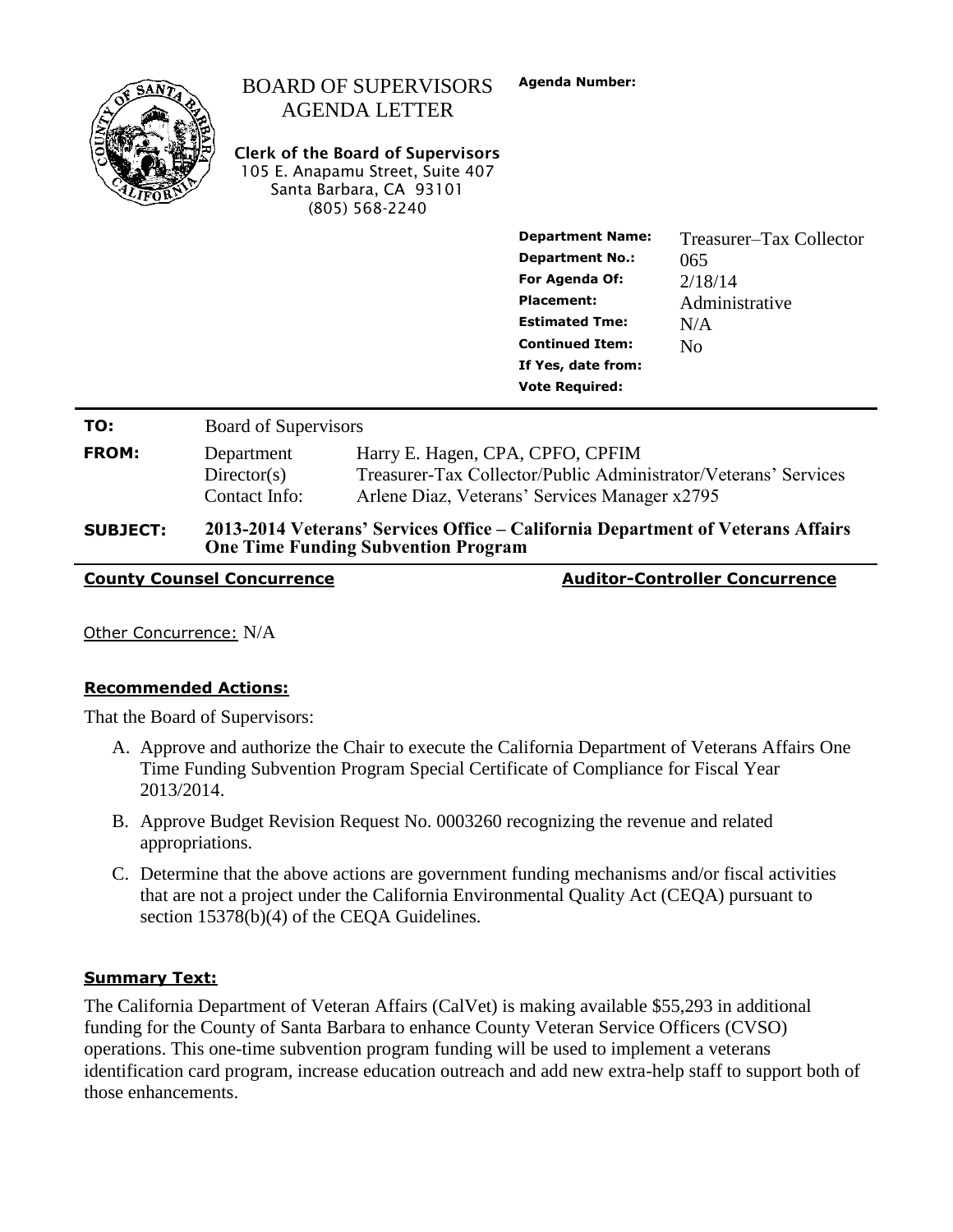## Page 2 of 3

The County will meet the requirements for receiving these one-time funds, including:

- Maintaining fiscal year 2013-14 local CVSO funding at or above the levels locally appropriated in fiscal year 2012-13.
- Not using these funds to supplant existing county funding for CVSO operations but only supplementing our current 2013-14 CVSO budget.
- Implementing projects that tie to best practices identified in the CalVet/CVSO Best Practices Manual.
- Collecting and reporting on metrics to demonstrate the use and efficacy of the projects.

# **Background:**

CalVet requires counties participating in funding programs offered through the State to meet certain criteria, such as set forth in the CalVet One Time Funding Subvention Program Special Certificate of Compliance. This document is the prerequisite to obtaining this State funding for programs addressing the needs of veterans residing within Santa Barbara County.

Santa Barbara County has appointed a CVSO in accordance with the California Code of Regulations, Title 12, Subchapter 4. The CVSO and all accredited staff assist veterans and their dependents in presenting and pursuing benefit claims. In fiscal year 2012-13, County veterans received approximately \$8.3 million in new and increased monthly benefits, one-time single and retro-active benefit payments, and college fee waivers.

The Board's approval and execution of this State of California Department of Veterans Affairs One Time Funding Subvention Program Special Certificate of Compliance is necessary for participation in this one time funding program.

## **Fiscal and Facilities Impacts:**

It is anticipated that the County will receive \$55,293 in fiscal year 2013-14 to enhance the veterans program as a result of participation in the One Time Funding Subvention Program.

| <b>Funding Sources</b> | <b>Current FY Cost:</b> |            | <b>Annualized</b><br><b>On-going Cost:</b> |    | <b>Total One-Time</b><br><b>Project Cost</b> |  |
|------------------------|-------------------------|------------|--------------------------------------------|----|----------------------------------------------|--|
| General Fund           | \$                      | 245,249.00 |                                            |    |                                              |  |
| State                  | \$                      | 66,981.00  |                                            | S  | 55,293.00                                    |  |
| Federal                |                         |            |                                            |    |                                              |  |
| Fees                   |                         |            |                                            |    |                                              |  |
| Other:                 |                         |            |                                            |    |                                              |  |
| Total                  | \$                      | 312,230.00 | ۰                                          | S. | 55,293.00                                    |  |

## **Fiscal Analysis:**